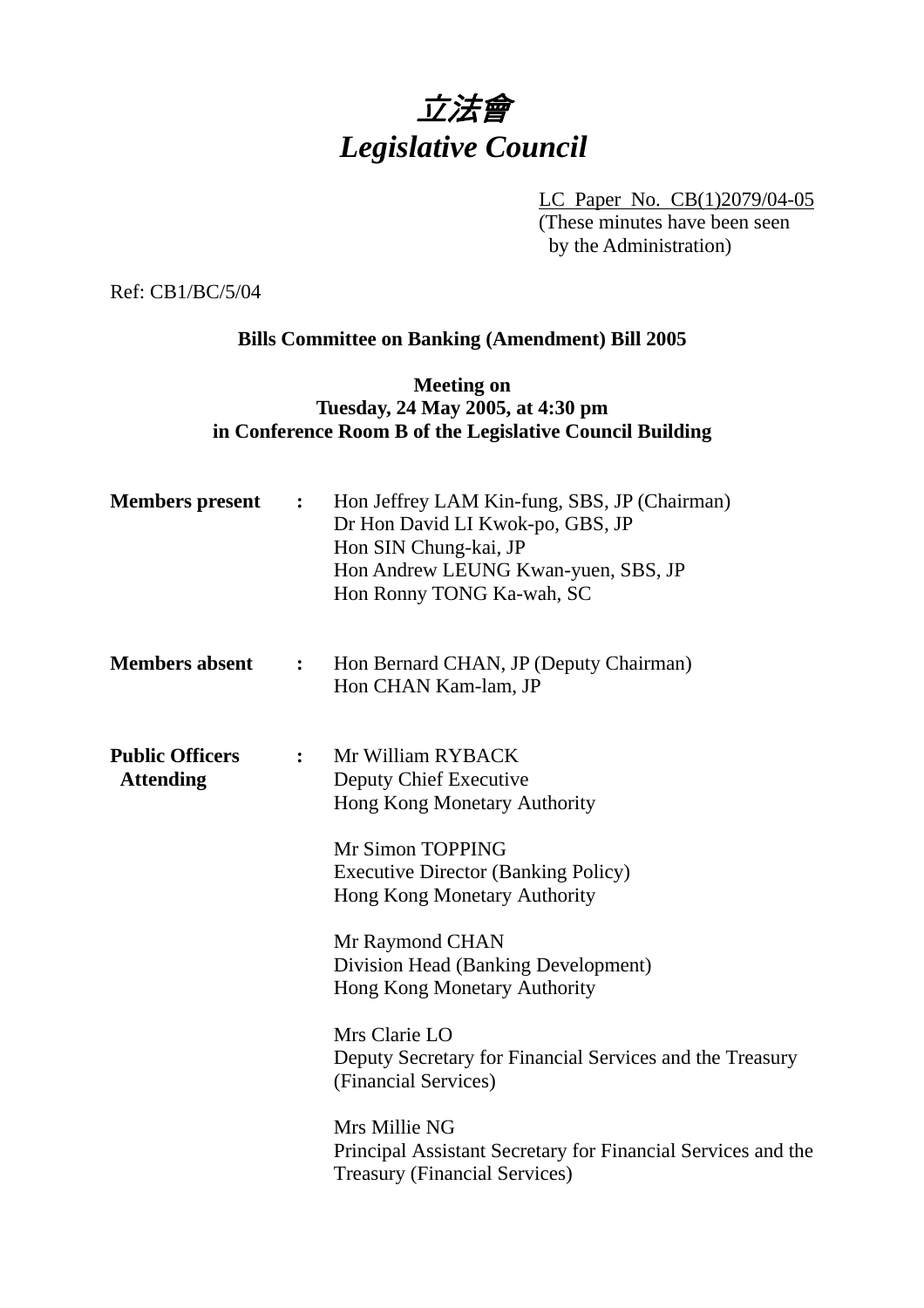|                                             | Mr Jonothan ABBOTT<br>Senior Assistant Law Draftsman<br>Department of Justice |
|---------------------------------------------|-------------------------------------------------------------------------------|
|                                             | Mr Sunny CHAN<br><b>Senior Government Counsel</b><br>Department of Justice    |
| <b>Clerk in attendance : Mr Andy LAU</b>    | Chief Council Secretary (1)2                                                  |
| <b>Staff in attendance : Mr KAU Kin-wah</b> | Assistant Legal Adviser 6                                                     |
|                                             | Ms Anita SIT<br>Senior Council Secretary (1)9                                 |

#### Action

## **I Meeting with the Administration**

|                 | (LC Paper No. LS70/04-05 - Paper on "Powers exercisable by the Monetary |
|-----------------|-------------------------------------------------------------------------|
|                 | Authority in respect of non-compliance with                             |
|                 | the provisions of the Banking Ordinance on the                          |
|                 | part of authorized institutions" prepared by                            |
|                 | Legal Service Division of the Legislative                               |
|                 | Council Secretariat)                                                    |
| $4.5 \cdot 11.$ |                                                                         |

— the Bill;

— Marked-up copy of the Bill (LC Paper No. CB(1)1373/04-05(01)).

 The Bills Committee deliberated (index of proceedings attached at **Annex A**). The Bills Committee completed the clause-by-clause examination of the Bill.

Proposal of establishing a new appeals mechanism under the Bill

2. Regarding the tribunal proposal, HKMA and the Administration advised that they were working towards the target of taking on board the proposal in the context of the Bill and aimed at submitting the relevant Committee Stage Amendments (CSAs) to the Bills Committee for consideration in about one week's time. A draft of the relevant CSAs had been prepared and the consultation with the banking industry on the proposal was underway. Separately, the Administration was examining certain issues regarding the consistency of the draft CSAs with the Hong Kong Bill of Rights Ordinance (Cap. 383).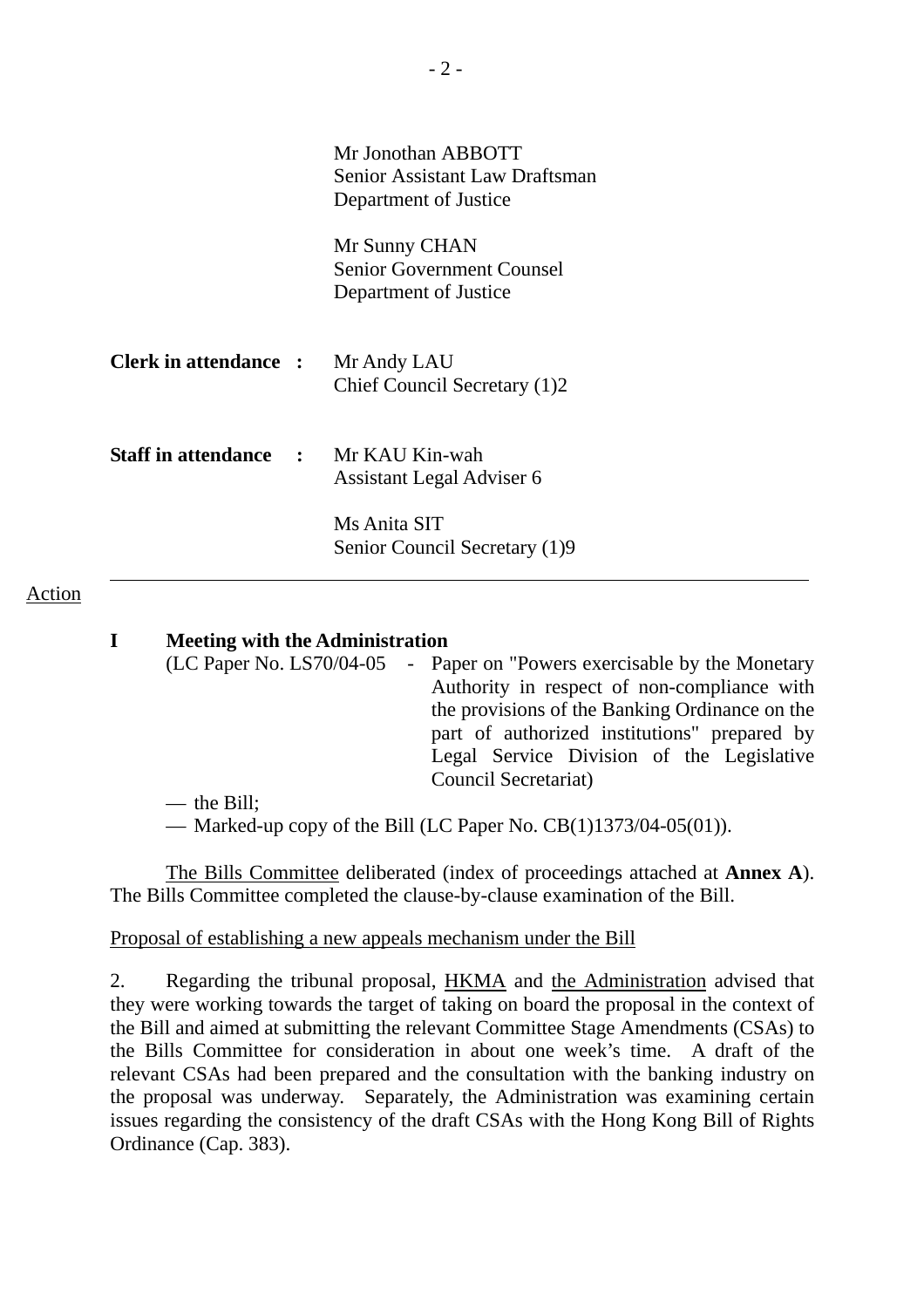3. The Bills Committee decided that the draft CSAs would be circulated to members once such were received from the Administration, and if necessary, the Bills Committee would convene a meeting to consider the draft CSAs. For this purpose, a meeting was tentatively scheduled for 2 June 2005 at 8:30 am.

# **II Any other business**

4. The Chairman informed members that the Hong Kong Association of Banks had advised that it would not submit any views on the Bill. The Bills Committee was still awaiting the confirmation from the Hong Kong Institute of Certified Public Accountants on whether it would submit views on the Bill.

5. There being no other business, the meeting ended at 5:55 pm.

Council Business Division 1 Legislative Council Secretariat 18 July 2005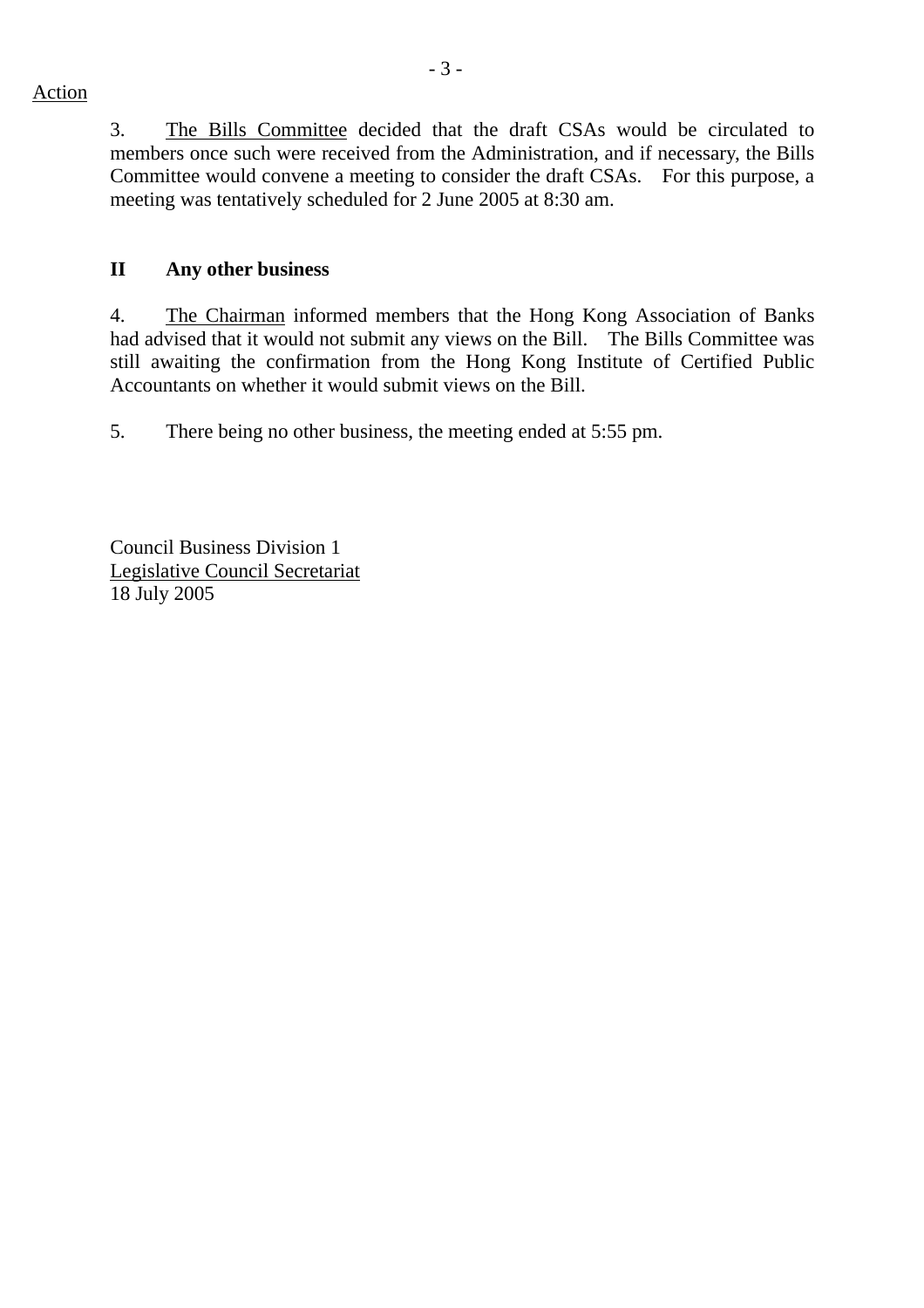### **Proceedings of the meeting of Bills Committee on Banking (Amendment) Bill 2005 Tuesday, 24 May 2005, at 4:30 pm in Conference Room B of the Legislative Council Building**

| <b>Time</b><br>marker | <b>Speaker</b>                                         | Subject(s)                                                                                                                                                                                                                                                                                                                                                                                                                                                                                                                                                                                                                                                                                                                                                                                                                                                                                                                                      | <b>Action</b><br>required |  |  |  |
|-----------------------|--------------------------------------------------------|-------------------------------------------------------------------------------------------------------------------------------------------------------------------------------------------------------------------------------------------------------------------------------------------------------------------------------------------------------------------------------------------------------------------------------------------------------------------------------------------------------------------------------------------------------------------------------------------------------------------------------------------------------------------------------------------------------------------------------------------------------------------------------------------------------------------------------------------------------------------------------------------------------------------------------------------------|---------------------------|--|--|--|
|                       | Agenda Item I - Meeting with the Administration        |                                                                                                                                                                                                                                                                                                                                                                                                                                                                                                                                                                                                                                                                                                                                                                                                                                                                                                                                                 |                           |  |  |  |
| $000000 -$<br>000504  | Chairman                                               | Paper on "Powers exercisable by the<br>Monetary<br>Authority<br>in<br>respect<br>of<br>non-compliance with the provisions of the<br>Banking Ordinance on the part of<br>authorized institutions" (LC Paper No.<br>$LS70/04-05$                                                                                                                                                                                                                                                                                                                                                                                                                                                                                                                                                                                                                                                                                                                  |                           |  |  |  |
| $000505 -$<br>001317  | Mr SIN Chung-kai<br>Administration                     | Section 1 of Part 1 of the Schedule $-$<br>Interpretation<br>Proposed definition of "Tier 1 country"<br>-<br>On proposed new section $2(19)$ , the<br>$\overline{\phantom{a}}$<br>Administration's advice that the notice<br>published in the Gazette under this<br>provision would be subsidiary legislation<br>and it was necessary for those banks that<br>multilateral<br>deemed<br>to<br>be<br>were<br>development banks to be listed out                                                                                                                                                                                                                                                                                                                                                                                                                                                                                                  |                           |  |  |  |
| $001318 -$<br>002126  | Chairman<br>Mr SIN Chung-kai<br>Administration<br>ALA6 | Section 2 of Part 1 of the Schedule -<br><b>Functions of the Monetary Authority</b><br>The Administration's confirmation that the<br>guidelines to be made under section $7(3)$<br>of the Banking Ordinance (BO) (Cap. 155)<br>were not subsidiary legislation<br>Administration's<br>advice<br>The<br>that<br>infringement of the guidelines per se was<br>not punishable<br>ALA6's<br>advice<br>the<br>on<br>standing<br>arrangement agreed between the Law<br>Draftsman of the Department of Justice<br>and the Legal Service Division of the<br>Legislative Council Secretariat that if there<br>was any doubt on whether an instrument<br>being made and published in the gazette<br>was a piece of subsidiary legislation, it<br>would be expressly stated in the Ordinance<br>if the instrument was not subsidiary<br>legislation<br>ALA's advice that it was generally<br>understood that guidelines were not<br>subsidiary legislation |                           |  |  |  |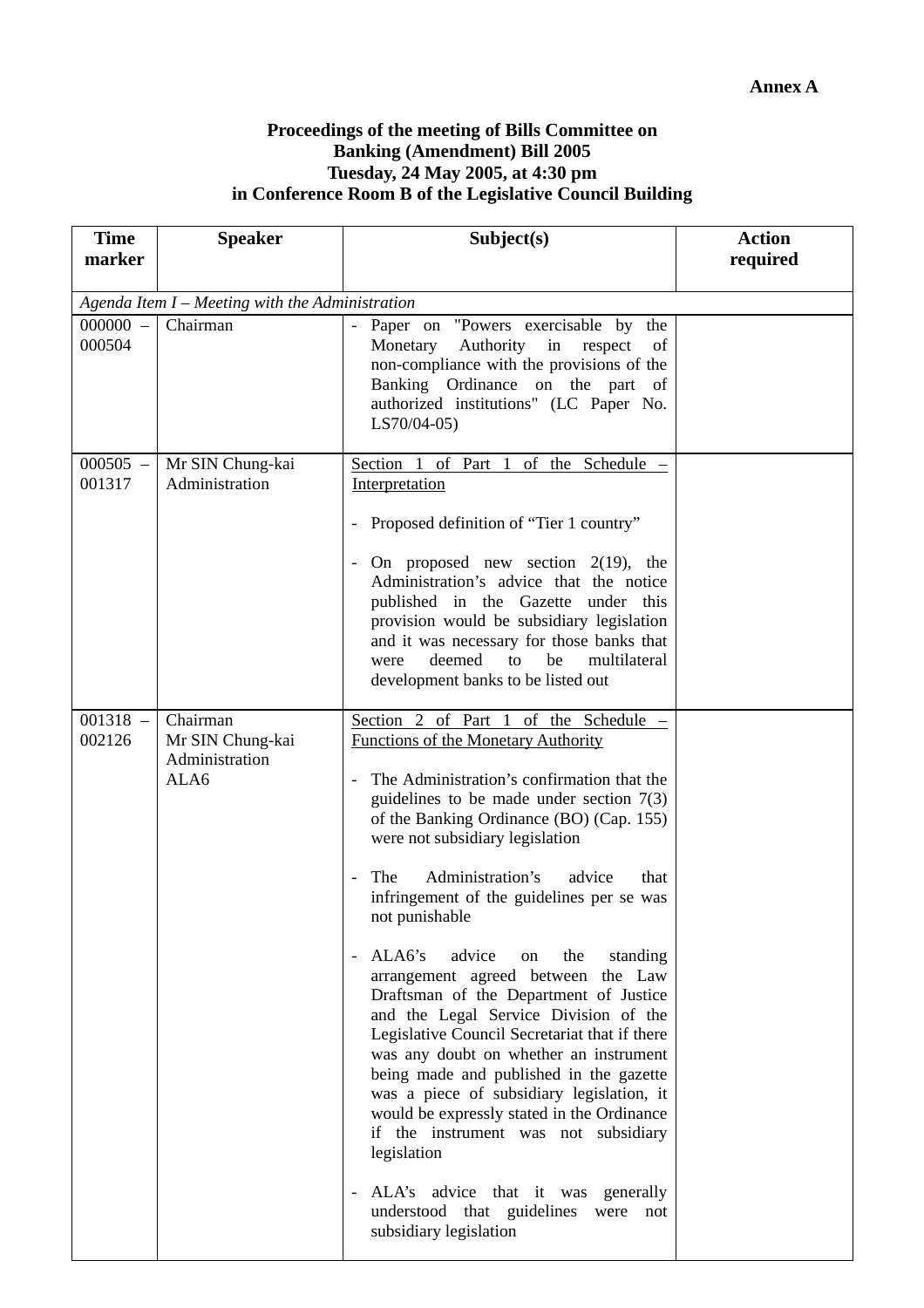| <b>Time</b><br>marker | <b>Speaker</b>                                                      | Subject(s)                                                                                                                                                                                                                                                                                                                                                                                                                                                                                                                                                                                                                                                                                                                                                                                                                                                                       | <b>Action</b><br>required |
|-----------------------|---------------------------------------------------------------------|----------------------------------------------------------------------------------------------------------------------------------------------------------------------------------------------------------------------------------------------------------------------------------------------------------------------------------------------------------------------------------------------------------------------------------------------------------------------------------------------------------------------------------------------------------------------------------------------------------------------------------------------------------------------------------------------------------------------------------------------------------------------------------------------------------------------------------------------------------------------------------|---------------------------|
| $002127 -$<br>002208  | Administration                                                      | Section 3 of Part 1 of the Schedule<br>Interpretation and application                                                                                                                                                                                                                                                                                                                                                                                                                                                                                                                                                                                                                                                                                                                                                                                                            |                           |
| $002209 -$<br>003530  | Administration<br><b>HKMA</b><br>Mr SIN Chung-kai<br>Hon Ronny TONG | Section 4 of Part 1 of the Schedule $-$<br>Limitations<br>advances<br>by<br>authorized<br>on<br>institutions<br>The Administration's confirmation that the<br>proposed substitution of existing section<br>$81(2)(c)$ with a new provision would not<br>confer additional power on MA<br>The Administration's confirmation that the<br>rules to be made by MA under the BO<br>would be subsidiary legislation and would<br>form part of the BO and thus would be<br>included in the Laws of Hong Kong in the<br>normal way<br>HKMA's advice<br>that<br>examples<br>of<br>"off-balance sheet items" were derivative<br>contracts held by a bank and commitment<br>to a customer made by a bank that it would<br>advance funds under certain circumstances<br>HKMA's advice that the process of<br>formulating the rules made under the BO<br>would be highly open and transparent |                           |
| $003531 -$<br>003700  | Administration<br><b>HKMA</b><br>Mr SIN Chung-kai                   | Section 5 of Part 1 of the Schedule - Appeals<br>- HKMA's confirmation that the decisions<br>referred to in proposed section $132A(1)(fc)$<br>were those decisions to which the<br>proposed new appeals mechanism would<br>apply                                                                                                                                                                                                                                                                                                                                                                                                                                                                                                                                                                                                                                                 |                           |
| $003701 -$<br>003710  | Administration                                                      | Section 6 of Part 1 of the Schedule – Power<br>to amend Schedules                                                                                                                                                                                                                                                                                                                                                                                                                                                                                                                                                                                                                                                                                                                                                                                                                |                           |
| $003711 -$<br>003725  | Administration                                                      | Section 7 of Part 1 of the Schedule – Capital<br>adequacy ratio                                                                                                                                                                                                                                                                                                                                                                                                                                                                                                                                                                                                                                                                                                                                                                                                                  |                           |
| $003726 -$<br>003800  | Administration                                                      | Section 8 of Part 1 of the Schedule<br>Liquidity ratio<br>Subsection (1)                                                                                                                                                                                                                                                                                                                                                                                                                                                                                                                                                                                                                                                                                                                                                                                                         |                           |
| $003801 -$<br>003930  | <b>HKMA</b><br>Mr SIN Chung-kai<br>Chairman                         | Section 5 of Part 1 of the Schedule – Appeals<br>The Administration's advice that according<br>to proposed section $132A(1A)$ , those rules<br>to be made under section 98A(1) could<br>specify which decisions of MA made in<br>the exercise of the power conferred on it<br>by the rules would be subject to appeal                                                                                                                                                                                                                                                                                                                                                                                                                                                                                                                                                            |                           |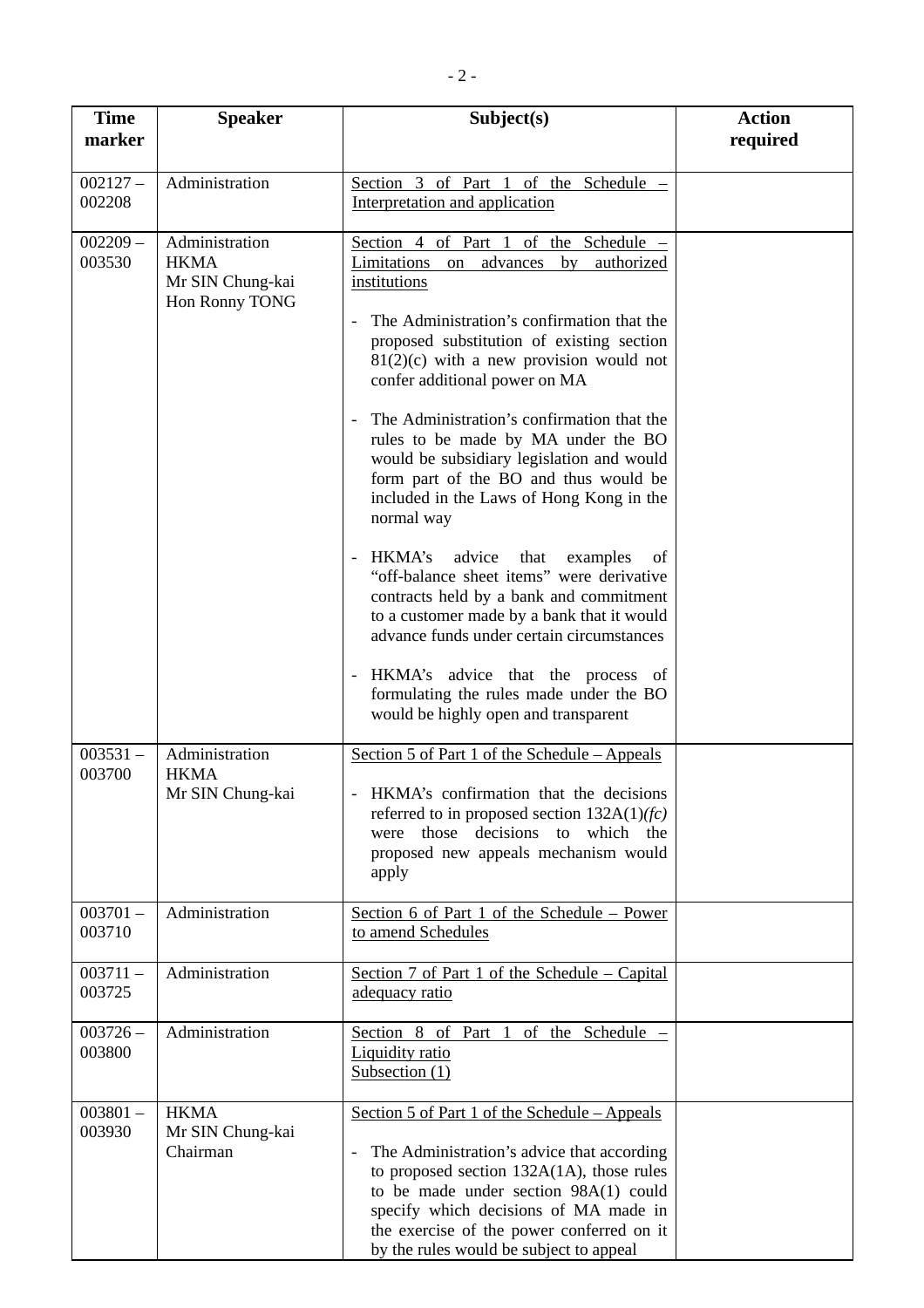| <b>Time</b><br>marker | <b>Speaker</b>                                            | Subject(s)                                                                                                                                                                                                                                                                                                                                                                                                                                                                                                                                                                                                                                                                                                                                                                                                                      | <b>Action</b><br>required |
|-----------------------|-----------------------------------------------------------|---------------------------------------------------------------------------------------------------------------------------------------------------------------------------------------------------------------------------------------------------------------------------------------------------------------------------------------------------------------------------------------------------------------------------------------------------------------------------------------------------------------------------------------------------------------------------------------------------------------------------------------------------------------------------------------------------------------------------------------------------------------------------------------------------------------------------------|---------------------------|
| $003931 -$<br>004844  | Administration<br>Mr SIN Chung-kai<br>ALA6<br><b>HKMA</b> | Section 8 of Part 1 of the Schedule<br><b>Liquidity ratio</b><br>Subsections $(2)$ and $(3)$<br>HKMA's confirmation that the "notice in<br>the Gazette" under proposed section 1A of<br>the Fourth Schedule would be subsidiary<br>legislation<br>ALA6's advice that since the "notice in the<br>Gazette" under proposed section 1A of the<br>Fourth Schedule would be subsidiary<br>legislation, such notice would be subject to<br>negative vetting of the Legislative Council<br>HKMA's<br>advice<br>on<br>the<br>for<br>reason<br>$\overline{\phantom{a}}$<br>conferring on MA the power to specify<br>"public sector entities" for the purpose of<br>the Fourth Schedule<br>HKMA's advice that the list of public<br>sector entities in Hong Kong specified by<br>MA would continue to be appended to the<br><sub>BO</sub> |                           |
| $004845 -$<br>005000  | Administration                                            | Section 9 of Part 1 of the Schedule -<br>Minimum criteria for authorization                                                                                                                                                                                                                                                                                                                                                                                                                                                                                                                                                                                                                                                                                                                                                     |                           |
| $005001 -$<br>005020  | Administration                                            | Section 10 of Part 1 of the Schedule -<br>Minimum criteria for approval as money<br><b>broker</b>                                                                                                                                                                                                                                                                                                                                                                                                                                                                                                                                                                                                                                                                                                                               |                           |
| 005021-<br>005044     | Administration                                            | Section 11 of Part 1 of the Schedule – Repeal                                                                                                                                                                                                                                                                                                                                                                                                                                                                                                                                                                                                                                                                                                                                                                                   |                           |
| $005041 -$<br>005115  | Administration                                            | Section 12 of Part 1 of the Schedule – Repeal                                                                                                                                                                                                                                                                                                                                                                                                                                                                                                                                                                                                                                                                                                                                                                                   |                           |
| $005116 -$<br>005200  | Administration                                            | Section 1 of Part 2 of the Schedule -<br>Preferential payments                                                                                                                                                                                                                                                                                                                                                                                                                                                                                                                                                                                                                                                                                                                                                                  |                           |
| $005201 -$<br>005212  | Administration                                            | Section 2 of Part 2 of the Schedule<br>Deposits specified for purposes of definitions<br>of "protected deposit" and "relevant deposit"<br>in section $2(1)$ of this Ordinance                                                                                                                                                                                                                                                                                                                                                                                                                                                                                                                                                                                                                                                   |                           |
| $005213 -$<br>005442  | Administration                                            | Part 3 of the Bill<br>Clause $7$ – Interpretation                                                                                                                                                                                                                                                                                                                                                                                                                                                                                                                                                                                                                                                                                                                                                                               |                           |
| $005443 -$<br>005610  | Administration                                            | Clause $8$ – Revocation of authorization                                                                                                                                                                                                                                                                                                                                                                                                                                                                                                                                                                                                                                                                                                                                                                                        |                           |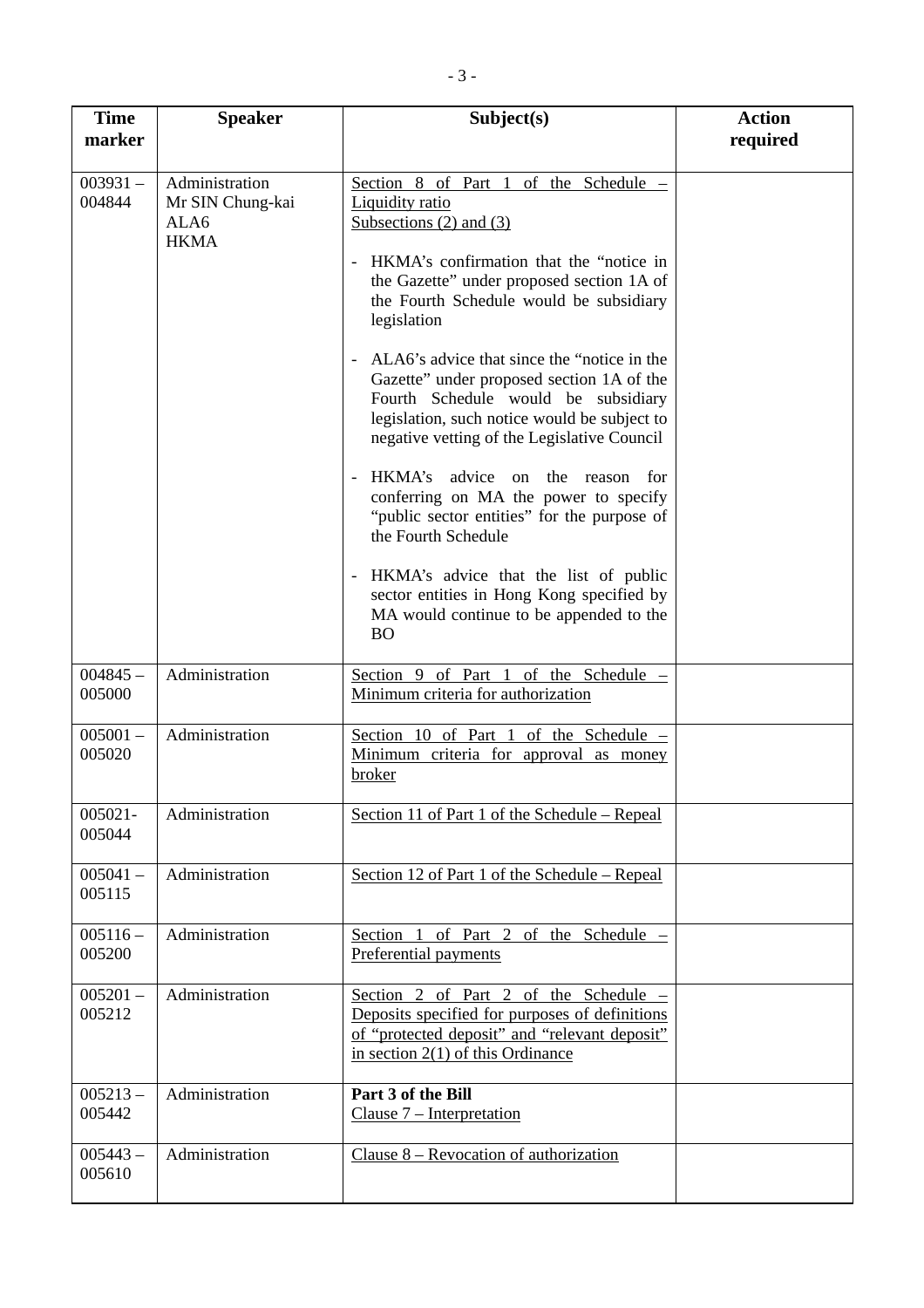| <b>Time</b><br>marker                    | <b>Speaker</b>                  | Subject(s)                                                                                                                                                                                                                                                                                                                                                                                                                                                                                                                                                      | <b>Action</b><br>required |
|------------------------------------------|---------------------------------|-----------------------------------------------------------------------------------------------------------------------------------------------------------------------------------------------------------------------------------------------------------------------------------------------------------------------------------------------------------------------------------------------------------------------------------------------------------------------------------------------------------------------------------------------------------------|---------------------------|
| $005611 -$<br>010856<br>Chairman<br>ALA6 | <b>HKMA</b><br>Mr SIN Chung-kai | Clause $9$ – Disciplinary action in respect of<br>relevant individuals                                                                                                                                                                                                                                                                                                                                                                                                                                                                                          |                           |
|                                          | Administration                  | Mr SIN's query on why under proposed<br>section 58A(4A), MA "may" disclose<br>instead of "shall" disclose to the public<br>details of the decision he had made under<br>section $58A(1)$                                                                                                                                                                                                                                                                                                                                                                        |                           |
|                                          |                                 | - HKMA's advice that the purpose of Clause<br>9 was to provide MA with similar powers<br>as the Securities and Futures Commission<br>(SFC) with regard to disclosure of<br>disciplinary decisions.<br>This would be<br>conducive to ensuring a level playing field<br>between the securities business of AIs and<br>that of the securities industry                                                                                                                                                                                                             |                           |
|                                          |                                 | Mr SIN's comment that SFC maintained<br>on its website a record of disciplinary<br>records covering all the intermediaries<br>licensed by SFC for the past five years.<br>If MA was to be empowered to publish his<br>disciplinary decisions, the public would<br>rightly expect that he would publish all<br>such decisions as far as possible                                                                                                                                                                                                                 |                           |
|                                          |                                 | The Administration's advice that -                                                                                                                                                                                                                                                                                                                                                                                                                                                                                                                              |                           |
|                                          |                                 | (a) the corresponding provision in the<br>Securities<br>and Futures Ordinance<br>(Cap. 571) was constructed in the<br>same manner as proposed section<br>58A(4A), i.e. SFC "may" disclose, not<br>"shall"<br>disclose,<br>its<br>disciplinary<br>decisions                                                                                                                                                                                                                                                                                                      |                           |
|                                          |                                 | (b) at present, MA might update the public<br>register maintained under section 20 of<br>the BO by including a record of any<br>public disciplinary action taken by him<br>against a relevant individual or an<br>executive officer. The public register<br>could be accessed on the website of<br>HKMA.<br>However,<br>MA<br>was<br>precluded by section 120 of the BO<br>from publishing the facts and findings<br>of each case in relation to the<br>disciplinary action taken by<br>him<br>against a relevant individual<br><b>or</b><br>executive officer. |                           |
|                                          |                                 | ALA6's advice that HKMA and SFC had<br>signed a memorandum specifying that they<br>would adopt the same policy in respect of,                                                                                                                                                                                                                                                                                                                                                                                                                                   |                           |